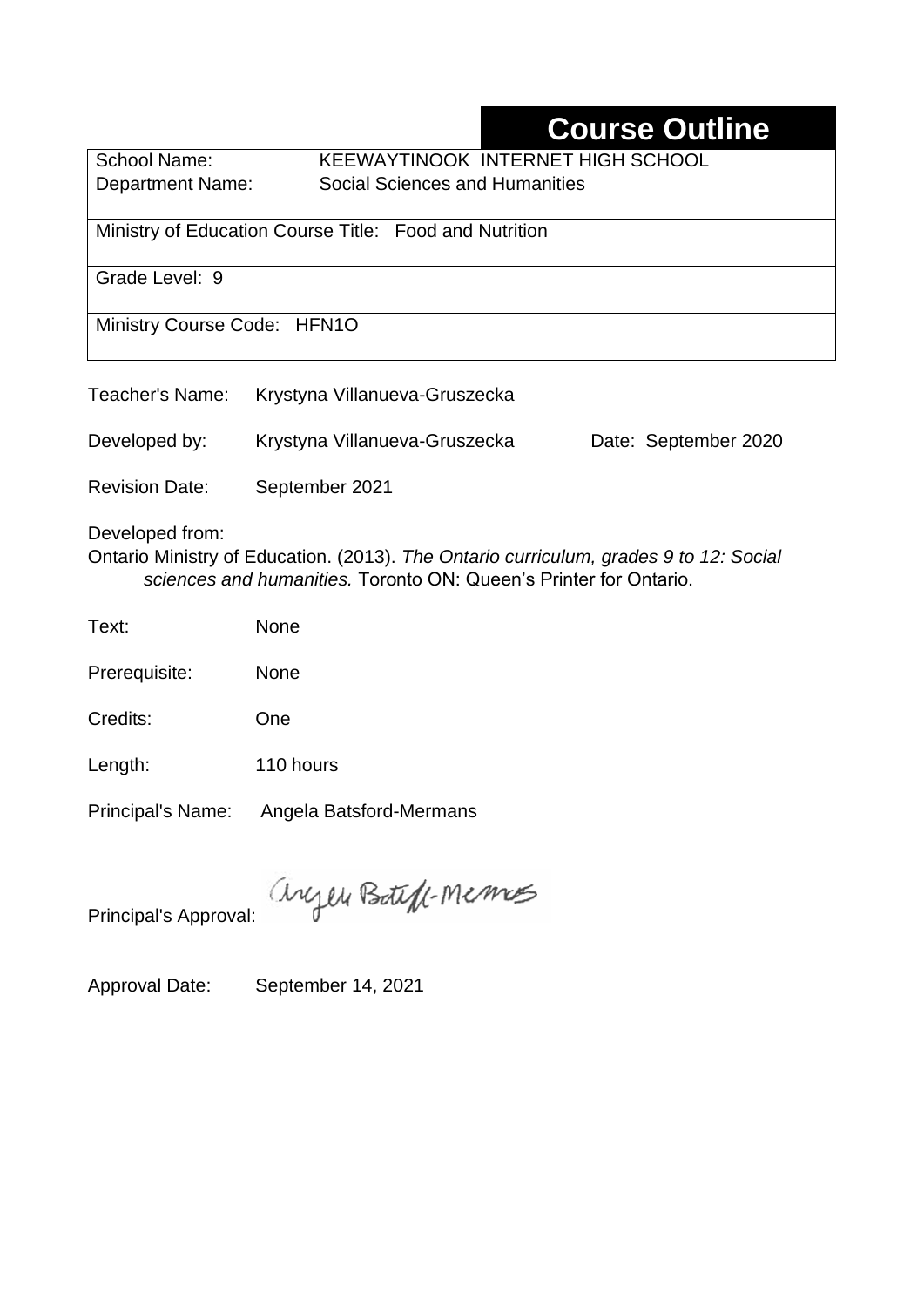# *Course Description/Rationale*

This course focuses on guidelines for making nutritious food choices. Students will investigate factors that influence food choices, including beliefs, attitudes, current trends, traditional eating patterns, food-marketing strategies, and individual needs. Students will also explore the environmental impact of a variety of food choices at the local and global level. The course provides students with opportunities to develop food-preparation skills and introduces them to the use of social science research methods in the area of food and nutrition.

# *Overall Curriculum Expectations*

### **Research and Inquiry Skills**

- Exploring: explore topics related to food and nutrition, and formulate questions to guide their research;
- Investigating: create research plans, and locate and select information relevant to their chosen topics, using appropriate social science research and inquiry methods;
- Processing Information: assess, record, analyse, and synthesize information gathered through research and inquiry;
- Communicating and Reflecting: communicate the results of their research and inquiry clearly and effectively, and reflect on and evaluate their research, inquiry, and communication skills.

#### **Nutrition and Health**

- Canada's Food Guide: demonstrate an understanding of the nutritional and health recommendations in Canada's Food Guide;
- Eating Patterns: demonstrate an understanding of eating patterns that contribute to optimal physical health;
- Body Image and Attitudes about Food: demonstrate an understanding of factors that contribute to a positive body image and healthy attitudes about food.

### **Food Choices**

- Availability of Food: demonstrate an understanding of where various foods are produced;
- Food and Environmental Responsibility: demonstrate an understanding of how various food purchasing choices and food-preparation practices affect the environment;
- Food Security: demonstrate an understanding of issues related to food security.

#### **Food-Preparation Skills**

- Kitchen Safety: demonstrate an understanding of practices that ensure or enhance kitchen safety;
- Food Safety: demonstrate an understanding of practices that ensure or enhance food safety;
- Food Preparation: demonstrate skills needed in food preparation;
- Kitchen Literacy and Numeracy: demonstrate the literacy and numeracy skills required in food preparation.

# *Course Content*

| <b>Unit</b>                  |       | Length    |
|------------------------------|-------|-----------|
| 1. Food Safety and Nutrition |       | 31 hours  |
| 2. Traditional Foods         |       | 35 hours  |
| 3. International Foods       |       | 16 hours  |
| 4. Body Image and Media      |       | 28 hours  |
|                              | Total | 110 hours |

# *Unit Descriptions*

**Unit 1 – Food Safety and Nutrition**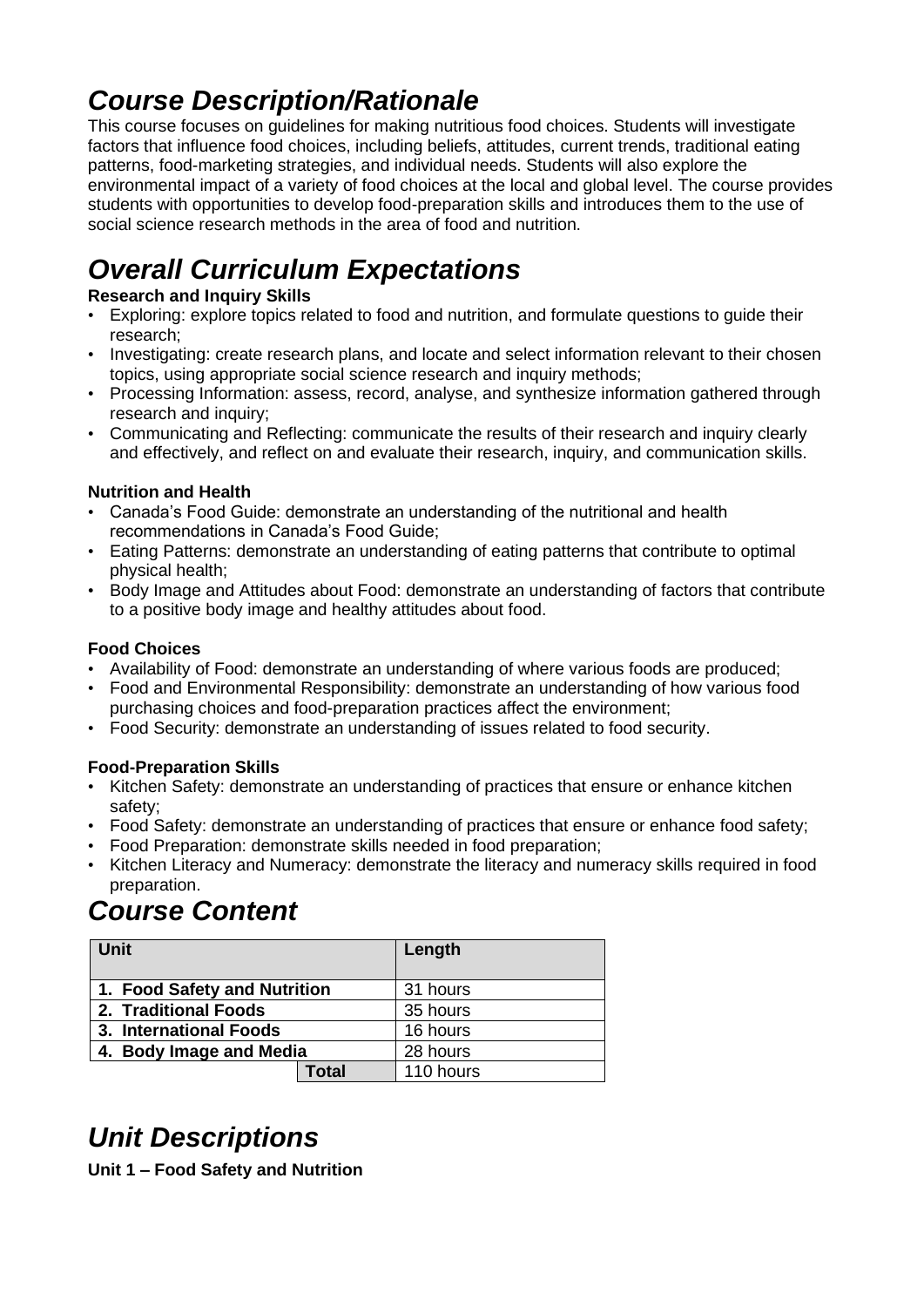In this unit, students will learn about the knowledge and skills needed in order to prepare nutritious food safely. Students will practice their food preparation skills and learn how food and nutrition can affect our overall health. Students will also examine Nutrition Facts tables and learn about the recommendations in Canada's Food Guide. Finally, students will investigate how micronutrients impact physical health.

#### **Unit 2 – Traditional Foods**

Students will learn about traditional foods and foods local to their communities. Food security and Indigenous food sovereignty will be examined. Students will explore which foods grow in Canada and will learn about the many benefits of traditional Indigenous foods. Finally, students will prepare a traditional dish.

#### **Unit 3 – International Foods**

Students will investigate what people around the world eat. Staple foods from different parts of the world will be highlighted and a history of food will be explored. Students will prepare a recipe chosen for them by their classroom mentor. Finally, careers in food with a focus on Indigenous individuals in the food and nutrition industry will be explored in this unit.

#### **Unit 4 – Body Image and Media**

In this last unit, students will look at positive and negative impacts on body image. Food marketing techniques will be investigated and trends in food and nutrition will be analyzed. Students will also explore various dietary choices and there is an optional lesson on eating disorders. This unit concludes with a video that brings together aspects of all four units.

## *Teaching/Learning Strategies*

This course is organized into an eight-week series of lessons and activities that is presented to students in remote northern communities via the internet. The eighth week is used for course consolidation, review, and the final examination. Teacher and students communicate over the internet through timely activity feedback, emails, messages, video and audio calls. Classroom mentors assume the role of liaison between the teacher and student while also supporting a holistic approach to motivate, engage and support each individual student.

A variety of strategies will be used in the online delivery of this course. Some instructional strategies include:

- Pre-teaching of key vocabulary:
- Creating and using templates of graphic organizers;
- Creating posters and infographics;
- Cooperative learning;
- Group discussion;
- Case studies;
- Independent research:
- Journals;
- Video tutorials;
- Observations;
- Self-assessments to evaluate their own progress;
- Cooking labs.

Learning goals will be discussed at the beginning of each assignment and success criteria will be provided to students. The success criteria are used to develop the assessment tools in this course, including rubrics and checklists.

## *Evaluation*

The final grade will be determined as follows (Ontario Ministry of Education, 2010):

Seventy per cent of the grade will be based on evaluation conducted throughout the course. This portion of the grade should reflect the student's most consistent level of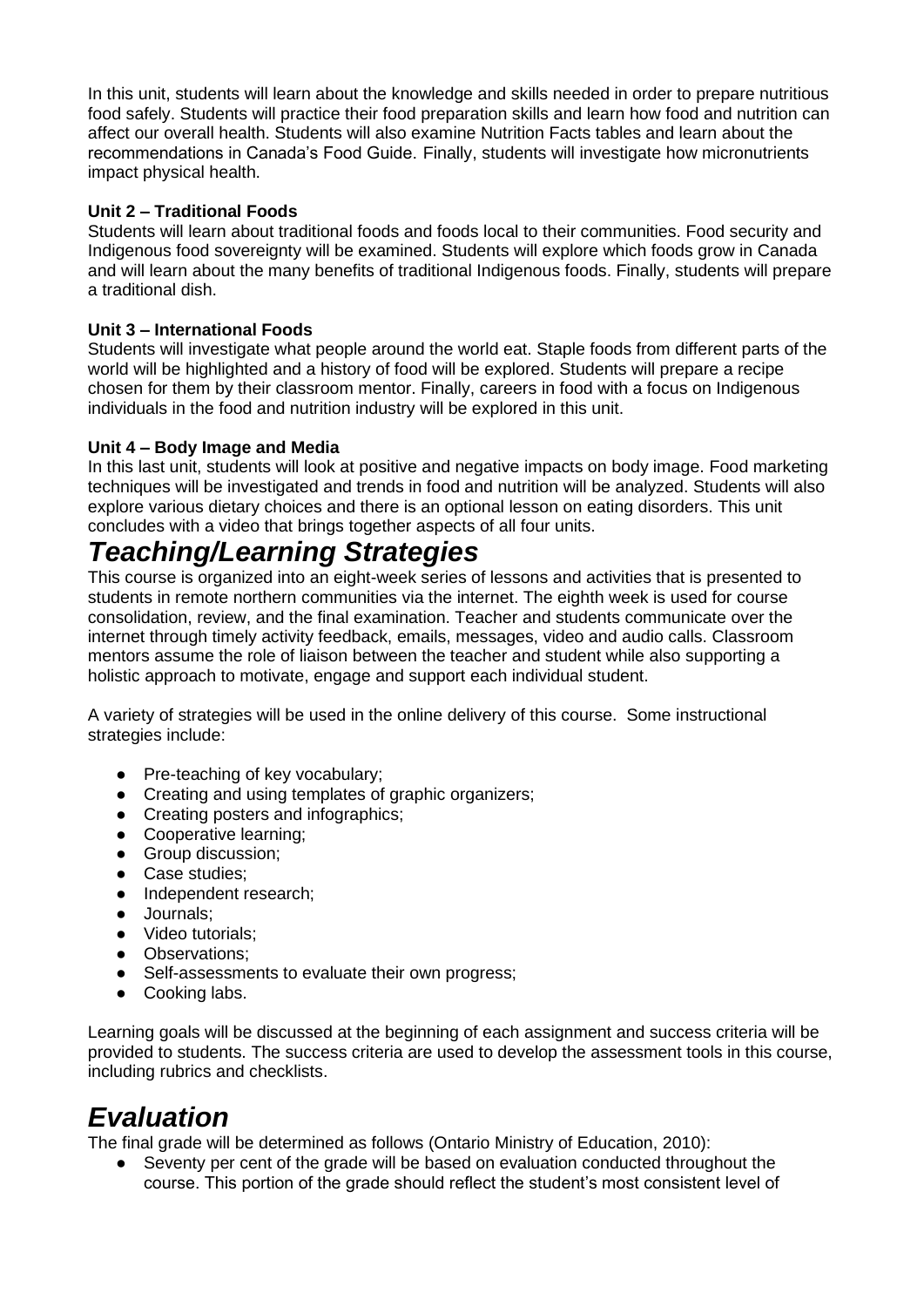achievement throughout the course, although special consideration should be given to more recent evidence of achievement.

● Thirty per cent of the grade will be based on a final evaluation administered at or towards the end of the course. This evaluation will be based on evidence from one or a combination of the following: an examination, a performance, an essay, and/or another method of evaluation suitable to the course content. The final evaluation allows the student an opportunity to demonstrate comprehensive achievement of the overall expectations for the course (p. 41).

Ontario Ministry of Education. (2010). *Growing success: Assessment, evaluation and reporting in Ontario schools*. Toronto ON: Queen's Printer for Ontario.

| Type of<br><b>Assessment</b> | <b>Category</b>                  | <b>Details</b>                                                                                                                                                                                                                                                                                                                         | Weigh<br>ting<br>(%)             |
|------------------------------|----------------------------------|----------------------------------------------------------------------------------------------------------------------------------------------------------------------------------------------------------------------------------------------------------------------------------------------------------------------------------------|----------------------------------|
| <b>Term Work</b><br>(70%)    | Knowledge/<br>Understanding      | Subject-specific content (knowledge) acquired in<br>the course such as terms, facts, safe procedures,<br>and definitions<br>Comprehension of meaning and significance of<br>content (understanding) by demonstrating an<br>understanding of concepts, theories, and ideas                                                              | 13                               |
|                              | Thinking                         | The use of planning skills to formulate questions,<br>generate ideas, hather information, and focus<br>research<br>The use of processing skills to analyse, detect,<br>evaluate, and synthesize information<br>The use of critical and creative thinking skills<br>and/or processes to set goals, make decisions,<br>and problem solve | 19                               |
|                              | Communication                    | The conveying of meaning and expression<br>through various forms<br>Organizing and expressing ideas and ideas in<br>various forms<br>Communicating for different audiences and<br>purposes<br>Using conventions, vocabulary, and subject-<br>specific terminology.                                                                     | 19                               |
|                              | Application                      | The use of knowledge and skills to make<br>connections within and between various contexts<br>Applying knowledge and skills in familiar contexts<br>Transferring knowledge and skills to new contexts<br>Making connections within and between contexts                                                                                | 19                               |
| Final                        | Culminating<br>Activity<br>(15%) | Knowledge/Understanding                                                                                                                                                                                                                                                                                                                | 3                                |
| Evaluation<br>(30%)          |                                  | Thinking                                                                                                                                                                                                                                                                                                                               | $\overline{4}$                   |
|                              |                                  | Communication                                                                                                                                                                                                                                                                                                                          | $\overline{4}$<br>$\overline{4}$ |
|                              |                                  | Application                                                                                                                                                                                                                                                                                                                            |                                  |
|                              | Exam<br>(15%)                    | Knowledge/Understanding<br>Thinking                                                                                                                                                                                                                                                                                                    | 3<br>$\overline{\mathbf{4}}$     |
|                              |                                  | Communication                                                                                                                                                                                                                                                                                                                          | $\overline{4}$                   |
|                              |                                  | Application                                                                                                                                                                                                                                                                                                                            | 4                                |
|                              |                                  | <b>TOTAL</b>                                                                                                                                                                                                                                                                                                                           | 100                              |

*Assessment/Evaluation Strategies*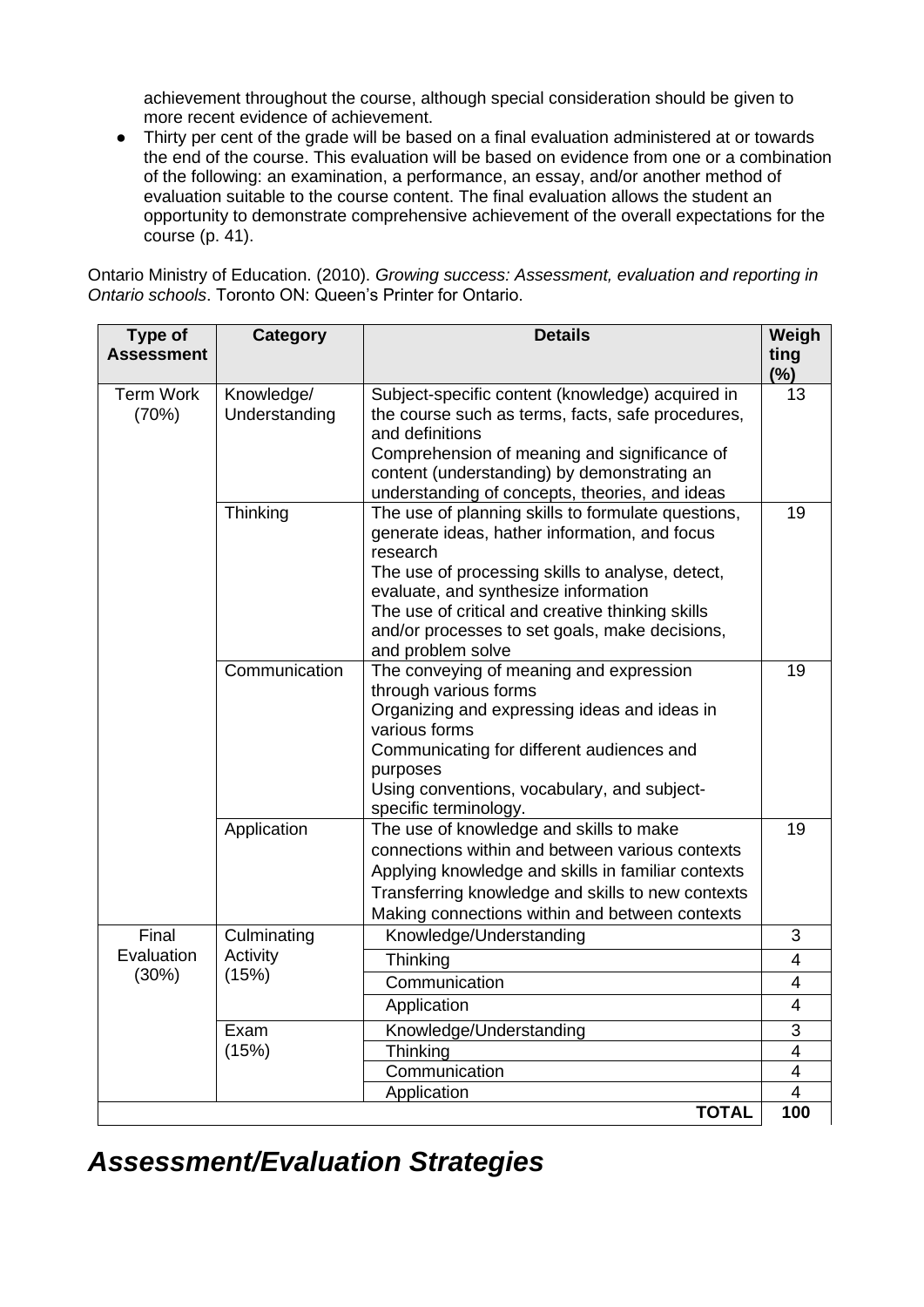A variety of assessment and evaluation methods, strategies and tools are required as appropriate to the expectation being assessed. These include diagnostic, formative, and summative within the course and within each unit.

Assessment *for* learning and assessment *as* learning is obtained through a variety of means, including the following:

- Ongoing descriptive feedback (e.g., descriptive feedback on students' work and labs)
- Self-assessment (e.g., weekly self-assessment of learning and H5P self-assessments);
- Mentor observations (e.g., during cooking labs);
- Rubrics
- Conversations with students on a regular basis to verbalize observations, ask questions, and clarify understanding.

Evidence of student achievement (assessment *of* learning) is collected from various sources, including the following:

- Ongoing observations of most consistent work, with consideration given to most recent work (e.g., evidence of meeting expectations for food safety during set-up for class celebration);
- Ongoing observations of most consistent work, with consideration given to most recent work (e.g., evidence of meeting expectations for food safety during cooking labs);
- Conversations with students (e.g., forum posts);
- Summative unit activities (e.g., research projects, taking into consideration local variances and traditional foods);
- Culminating activity;
- Exam.

The Ministry of Education's 2010 document, *Growing Success*, outlines the seven fundamental principles that guide best practice in the assessment and evaluation of students. KiHS teachers use practices that:

- are fair, transparent, and equitable for all students;
- support all students, including those with special education needs, those who are learning the language of instruction (English or French), and those who are First Nation, Métis, or Inuit;
- are carefully planned to relate to the curriculum expectations and learning goals and, as much as possible, to the interests, learning styles and preferences, needs, and experiences of all students;
- are communicated clearly to students and parents at the beginning of the course and at other points throughout the school year or course;
- are ongoing, varied in nature, and administered over a period of time to provide multiple opportunities for students to demonstrate the full range of their learning;
- provide ongoing descriptive feedback that is clear, specific, meaningful, and timely to support improved learning and achievement;
- develop students' self-assessment skills to enable them to assess their own learning, set specific goals, and plan next steps for their learning (p.6).

### *Resources*

All Recipes. (2020). *All recipes*.<https://www.allrecipes.com/>

Anishnawbe Mushkiki. (2020). *Benefits of a traditional diet.* [https://mushkiki.com/benefits-of](https://mushkiki.com/benefits-of-a-traditional-diet/)[a-traditional-diet/](https://mushkiki.com/benefits-of-a-traditional-diet/)

Assembly of First Nations. (2007). *Traditional Foods: Are they safe for First Nations consumption?* [https://www.afn.ca/uploads/files/env/traditional\\_foods\\_safety\\_paper\\_final.pdf](https://www.afn.ca/uploads/files/env/traditional_foods_safety_paper_final.pdf)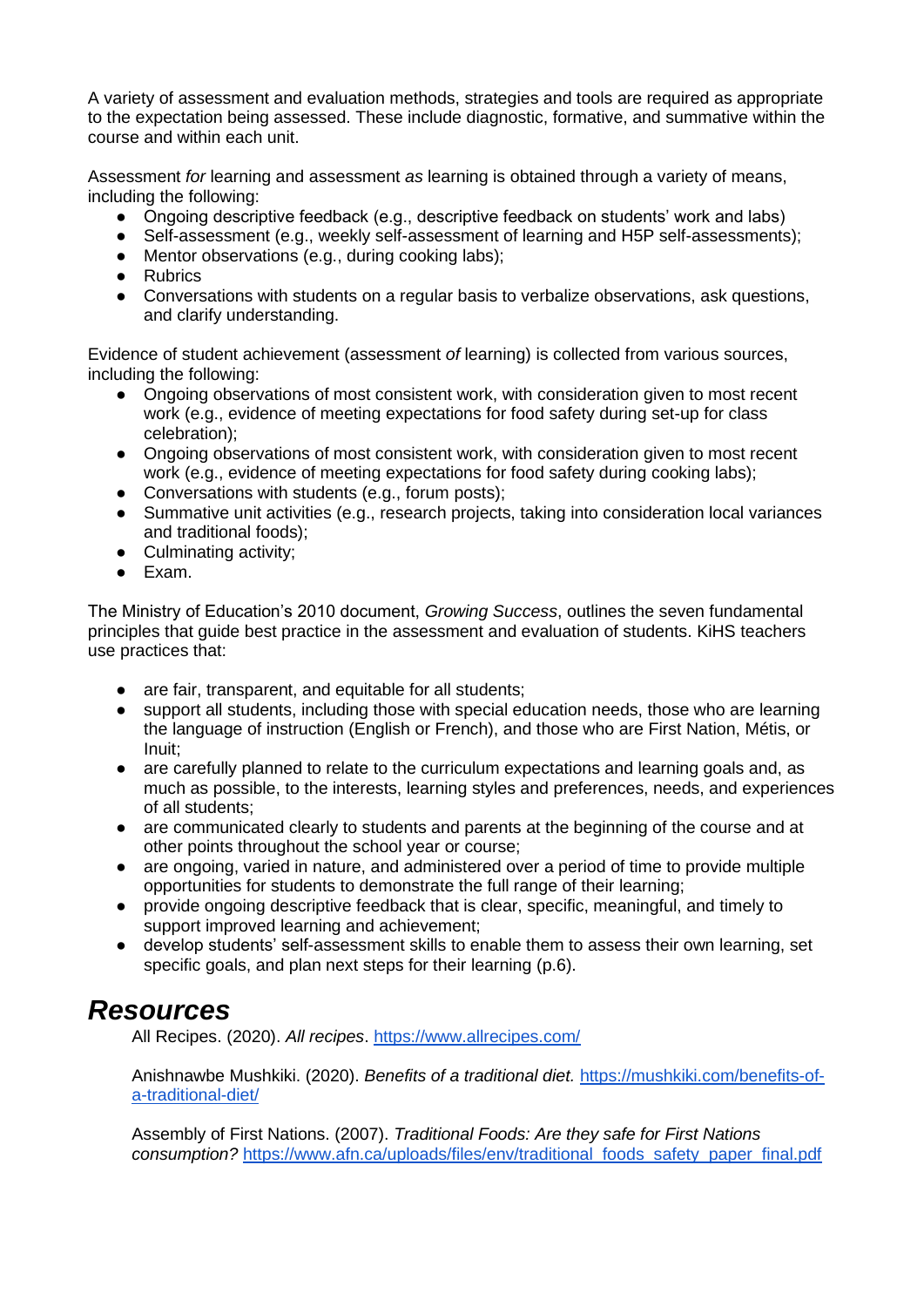Career Explorer. (2020). *Careers in food and nutrition.* Retrieved on October 20, 2020, <https://www.careerexplorer.com/careers/?page=3&industry=13&category=food-drink>

CBC. (2019, November 22). *Food for thought* [Video]. CBC Docs. <https://www.cbc.ca/natureofthings/episodes/food-for-thought>

CBC News. (2019, March 29). *Price check: Why are grocery prices in Canada's north so high?* [Video]. YouTube. [https://www.youtube.com/watch?v=gbm8\\_m4txKY](https://www.youtube.com/watch?v=gbm8_m4txKY)

Constant, J. (2020, March 29). *Fried Bannock Recipe* [Video]. Facebook. <https://www.facebook.com/watch/?ref=external&v=847035512466571>

Diabetes Canada. (2020, September 13). *Basic meal planning.* <https://www.diabetes.ca/managing-my-diabetes/tools---resources/basic-meal-planning>

FarmFood360. (2020). *Discover.* <https://www.farmfood360.ca/>

First Nations Development Institute. (2014, July 30). *What is food sovereignty? Reflections from the 2014 food sovereignty summit* [Video]. YouTube. [https://www.youtube.com/watch?v=OzvcQVEFXLU&feature=emb\\_title](https://www.youtube.com/watch?v=OzvcQVEFXLU&feature=emb_title)

First Nations Health Authority. (n.d.). *First Nations traditional foods fact sheets.* [https://www.fnha.ca/documents/traditional\\_food\\_fact\\_sheets.pdf](https://www.fnha.ca/documents/traditional_food_fact_sheets.pdf)

First Nations Health Authority. (2009). *Healthy food guidelines for First Nations communities.*  https://www.fnha.ca/documents/healthy\_food\_quidelines\_for\_first\_nations\_communities.pdf

Feed Ontario. (2020). *About us.* <https://feedontario.ca/about-us/>

Foodland Ontario. (2020). *Availability guide.* <https://www.ontario.ca/foodland/page/availability-guide>

Galloway, T. (2017). Canada's northern food subsidy Nutrition North Canada: A comprehensive program evaluation. *International Journal of Circumpolar Health, 76*(1):1279451. doi:10.1080/22423982.2017.1279451

Government of Canada. (2019). *Canada's dietary guidelines for health professionals and policy makers.* <https://food-guide.canada.ca/static/assets/pdf/CDG-EN-2018.pdf>

Government of Canada. (2020). *Agriculture and agri-food Canada.*  <https://www.agr.gc.ca/eng/agriculture-and-agri-food-canada/?id=1395690825741>

Government of Canada. (2020). *Canada's food guide.* <https://food-guide.canada.ca/en/>

Government of Canada. (2020). *Food and nutrition.*  <https://www.canada.ca/en/services/health/food-nutrition.html>

Government of Canada. (2020). *Nutrition north Canada.*  <https://www.nutritionnorthcanada.gc.ca/eng/1415385762263/1415385790537>

Health Canada. (2007). *Eating well with Canada's food guide: First Nations, Inuit, and Metis.*  [https://www.canada.ca/content/dam/hc-sc/migration/hc-sc/fn-an/alt\\_formats/fnihb](https://www.canada.ca/content/dam/hc-sc/migration/hc-sc/fn-an/alt_formats/fnihb-dgspni/pdf/pubs/fnim-pnim/2007_fnim-pnim_food-guide-aliment-eng.pdf)[dgspni/pdf/pubs/fnim-pnim/2007\\_fnim-pnim\\_food-guide-aliment-eng.pdf](https://www.canada.ca/content/dam/hc-sc/migration/hc-sc/fn-an/alt_formats/fnihb-dgspni/pdf/pubs/fnim-pnim/2007_fnim-pnim_food-guide-aliment-eng.pdf)

Heart and Stroke. (2020). *Healthy eating.* [https://www.heartandstroke.ca/get-healthy/healthy](https://www.heartandstroke.ca/get-healthy/healthy-eating)[eating](https://www.heartandstroke.ca/get-healthy/healthy-eating)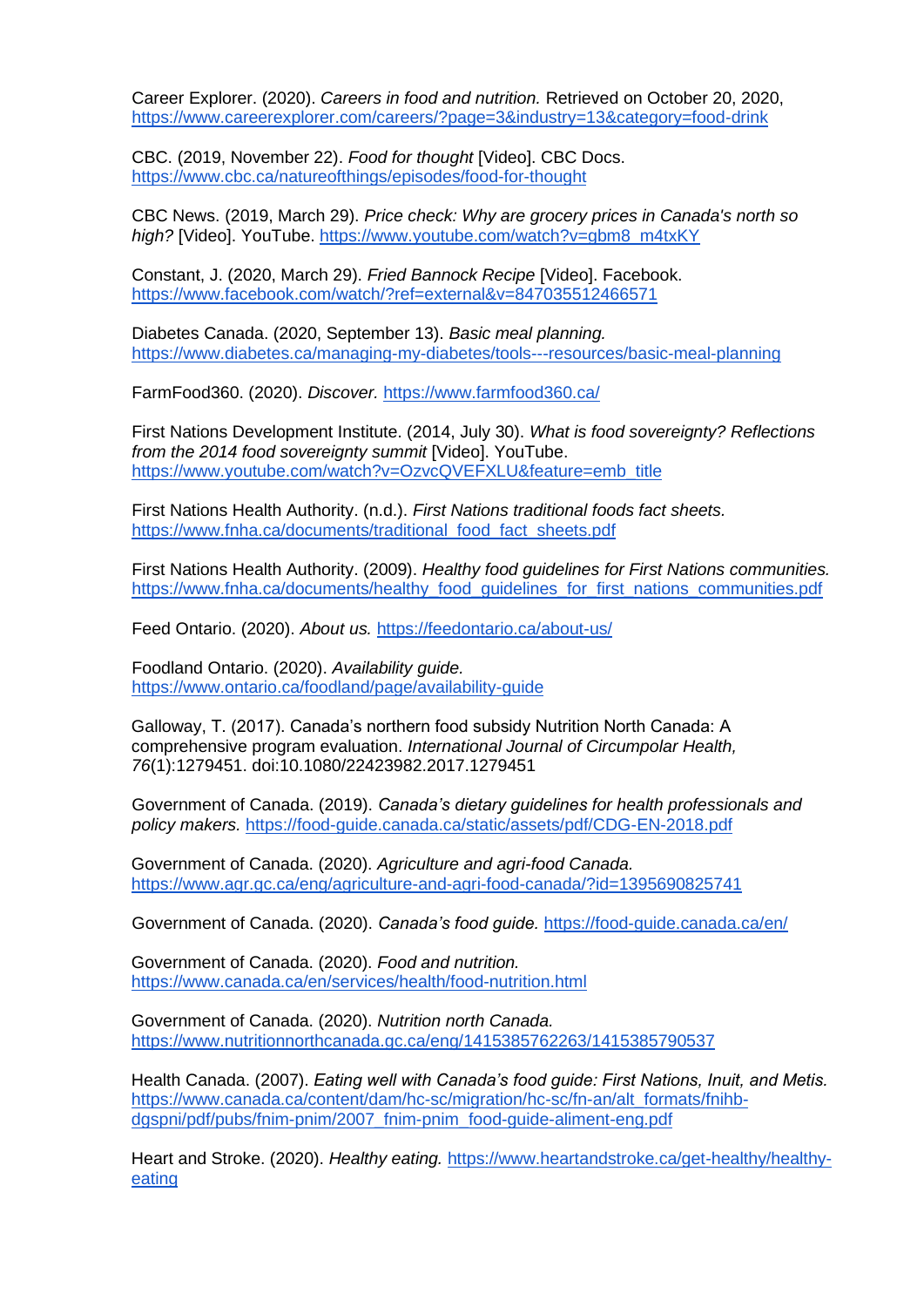Indigenous Food First. (2020). *Indigenous Foods.* <http://iffculture.ca/indigenous-food/>

Indigenous Food Systems Network. (n.d.). *Indigenous food sovereignty.* <https://www.indigenousfoodsystems.org/food-sovereignty>

Lakshmi, P. (Producer). (2020-present). *Taste the nation with Padma Lakshmi* [TV series]. <https://www.hulu.com/>

McGill Center for Indigenous People's Nutrition and Environment. (n.d.). *Benefits of traditional foods.*

[https://www.mcgill.ca/cine/research/food/benefits#:~:text=Today%2C%20a%20mix%20of%2](https://www.mcgill.ca/cine/research/food/benefits#:~:text=Today%2C%20a%20mix%20of%20market,they%20ate%20only%20market%20food) [0market,they%20ate%20only%20market%20food](https://www.mcgill.ca/cine/research/food/benefits#:~:text=Today%2C%20a%20mix%20of%20market,they%20ate%20only%20market%20food)

National Collaborating Centre for Aboriginal Health. (2013). *Nutrition fact sheet: Traditional foods.* <https://www.nccih.ca/docs/health/FS-Nutrition-EN.pdf>

National Eating Disorder Information Centre. (2020). *Types of eating disorders.*  <https://nedic.ca/eating-disorders-treatment/>

Nunavut Food Security Coalition. (2015). *The nutrition north Canada program.* [http://nunavutfoodsecurity.ca/sites/default/files/files/Resources/TheNutritionNorthCanadaPro](http://nunavutfoodsecurity.ca/sites/default/files/files/Resources/TheNutritionNorthCanadaProgram_March2015_EN.pdf) [gram\\_March2015\\_EN.pdf](http://nunavutfoodsecurity.ca/sites/default/files/files/Resources/TheNutritionNorthCanadaProgram_March2015_EN.pdf)

Oliver, J. (2010, August 11). *What not to do in the kitchen/health and safety* [Video]. YouTube. [https://www.youtube.com/watch?v=IA8IW5abQTg&feature=emb\\_title](https://www.youtube.com/watch?v=IA8IW5abQTg&feature=emb_title)

Ontario Ministry of Education. (n.d.). *Indigenous education strategy.* <http://www.edu.gov.on.ca/eng/aboriginal/>

Ontario Ministry of Education. (2010). *Growing Success: Assessment, Evaluation and Reporting in Ontario Schools*. Toronto ON: Queen's Printer for Ontario.

Ontario Ministry of Education. (2013). *The Ontario curriculum, grades 9 to 12, Social sciences and humanities.* Toronto ON: Queen's Printer for Ontario.

Ontario Ministry of Education. (2016). *Ontario Schools, Kindergarten to Grade 12: Policy and Program Requirements.* <http://edu.gov.on.ca/eng/document/policy/os/index.html>

Partnership for Food Safety Education. (2020). *Food Safety Basics.* <https://www.fightbac.org/>

Statistics Canada. (2020). *Detailed food spending, Canada, regions and provinces.*  <https://www150.statcan.gc.ca/t1/tbl1/en/tv.action?pid=1110012501>

Wabano Centre for Aboriginal Health. (2015). *Water: Our first medicine*. [http://wabano.com/wp-content/uploads/2015/10/Wabano-Water\\_English-1.pdf](http://wabano.com/wp-content/uploads/2015/10/Wabano-Water_English-1.pdf)

Watson, S. (2017, June 22). How bad for you are fried foods? *WebMD.* <https://www.webmd.com/diet/news/20170622/how-bad-for-you-are-fried-foods>

Why Hunger. (2020). *Our approach.* <https://whyhunger.org/>

Wild Kitchen. (2020). *Recipes.* <http://www.wildkitchen.net/recipes-search/>

Witte, J., Miller, H., & O'Leary-Ressor, L. (2003). *Food for today: First Canadian edition.* McGraw-Hill Ryerson School.